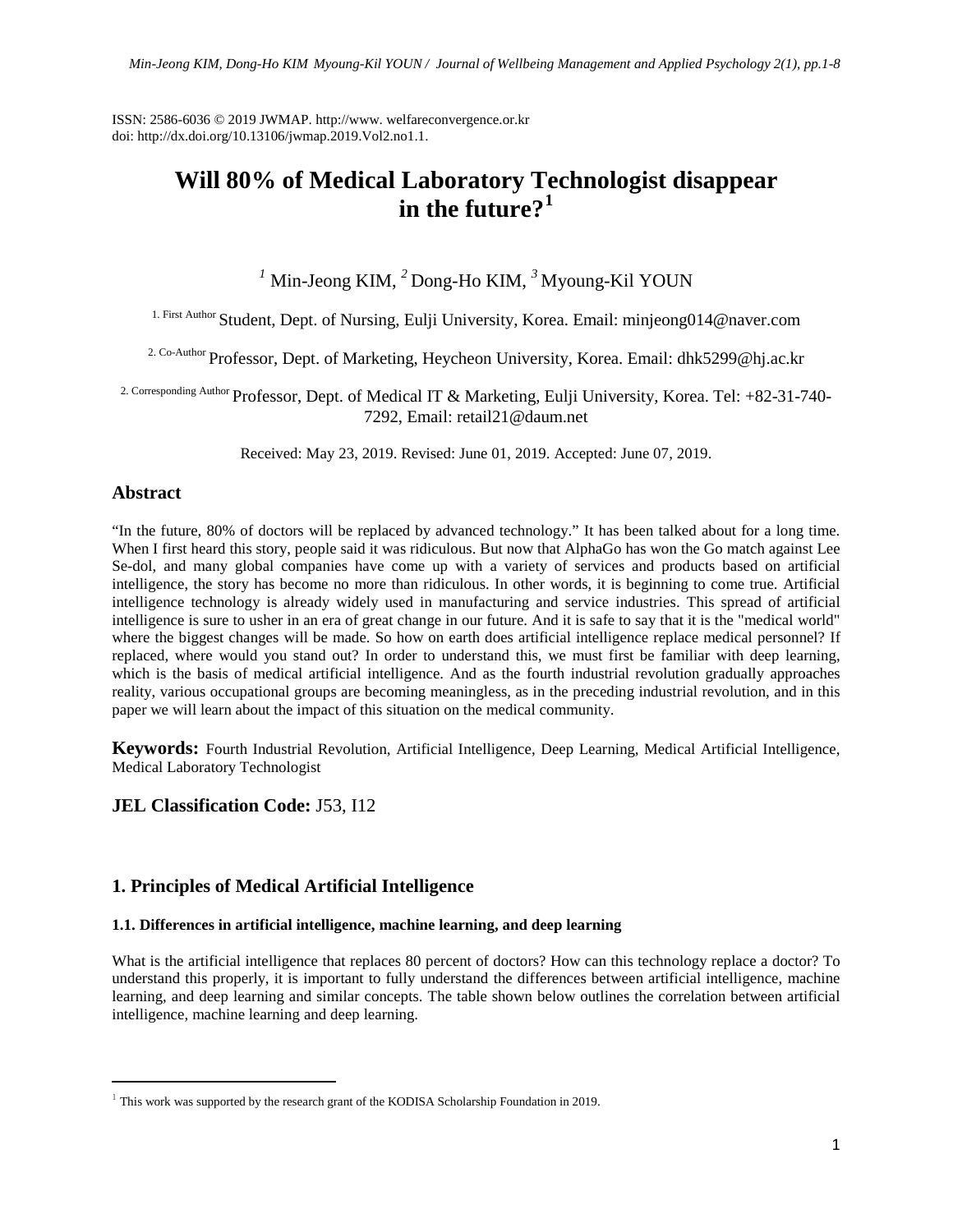

**Figure 1:** Correlation of artificial intelligence, machine learning, and deep learning

As you can see from the table, the three concepts are made up of relationships. First of all, before explaining their correlation, it is said that the concept of artificial intelligence is actually divided among scholars and experts. So I'm going to have to define artificial intelligence here as the level of intelligent processing or such technology. (Intellectual processing here means processing what is seen in images rather than processing in addition or blackand-white conversion.) Machine learning is an area of artificial intelligence that creates a model in which machines lead to an answer to a problem, and deep learning is an area of machine learning.

So what is the difference between artificial intelligence and machine learning? Artificial intelligence is divided into traditional, rule-based artificial intelligence, not machine learning and machine learning, and the difference between the two is whether they learn on their own. Rule-based artificial intelligence (mechanical, software, etc.) such as factory machines and expert systems is a reliable implementation of procedures designated by experts, and machine learning refers to self-learning about the output method if you inform the input value of any data and the corresponding output value of the data using methods devised in the process of learning people. In other words, machine learning refers not to carrying out a specified task in a procedural manner, but to finding a method by oneself and producing results for the performance of a given task.

Deep learning is the same in terms of self-learning like machine learning, but it is different in that it does not learn information about output values and even learns characteristics for classification itself.

Deep Learning's Deep Learning is called Deep Learning because it has more data than machine learning, and the intermediate processing process is deeper. Because you have to find and learn its own characteristics, you have to spend more data than machine learning in the first place, and you need more intermediate processes. In other words, deep learning is more dependent on data than advanced artificial intelligence and machine learning. To illustrate this by schematizing it as follows.



**Source:** Baek (2017).

**Figure 2:** Machine learning processing process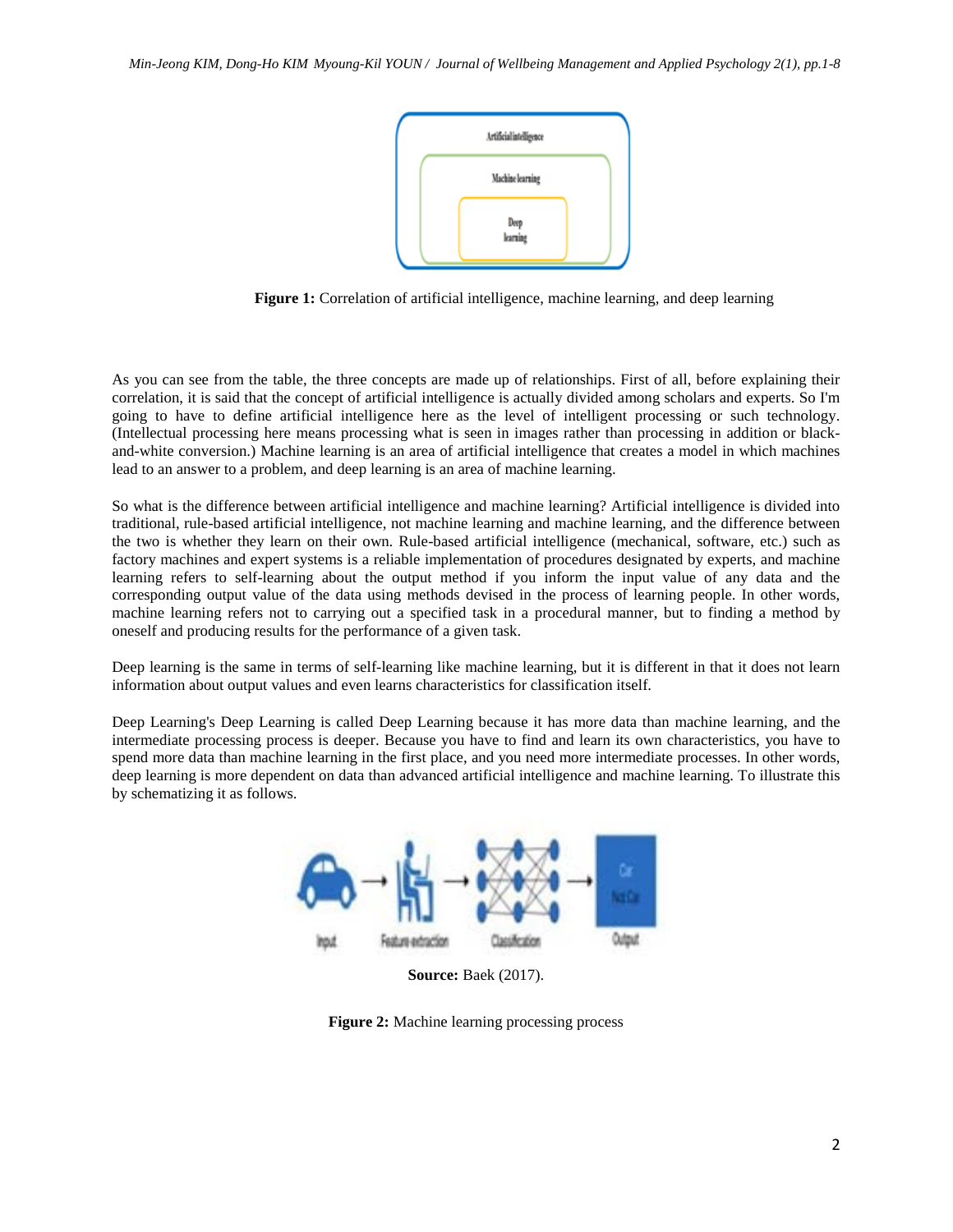

**Source:** Baek (2017)

**Figure 3:** Deep Learning processing process

### **1.2. Deep Learning**

So what's the principle of deep learning, unlike other artificial intelligence, that you can learn on your own? Deep Learning is basically a method developed from an artificial neural network that describes how the human brain processes information. Artificial neural network is a technology that allows machines to learn in a multilayered structure through artificial neural network that mimics human neural network. And it was deep learning that applied this multilayered method to the machine. In other words, artificial neural networks are made like actual human neurons, giving them arbitrary criteria to judge information and allowing them to process information.

For example, in the case of a preceding machine running, unlike showing a computer a variety of cat pictures, telling the computer, 'This is a cat,' and then allowing it to judge a cat as 'a cat' when looking at a new cat picture, Deep Learning refers to having the intelligence to look up a variety of cat pictures, learn about a cat, and then see a new one, and then decide to be a cat.

The artificial intelligence "AlphaGo" is also a program created using deep learning technology to play South Korea's Lee Se-dol against The game of go in February 2016. Deep learning programs themselves played go with each other, learning the principles of go and learning the numbers according to the situation. As such, deep learning is characterized by thinking and learning on one's own like a human.

#### **1.3. Advantages and weaknesses of deep learning**

The advantage of Deep Learning is that it can learn a vast amount of data in a short time. In other words, it takes much less time to create specialized machines through deep learning than to cultivate experts in one field. As I said in the previous example, it is easy to understand, considering the great nation of Lee Se-dol and AlphaGo, who were 34 at the time of the Great Depression, and the close race with AlphaGo, which is less than a year old, shows how fast Deep Learning's learning time is.

The downside is that it is faster than humans, but compared to rule-based algorithms, data learning itself requires a long time. Also, the downside is that deep learning requires more and better data.

## **2. Utilization of Medical Artificial Intelligence**

At present, deep learning is already applied to many parts of our society. And perhaps it's the medical community that has the biggest presence of double-dip learning Artificial intelligence is currently being used in a variety of ways in the medical community, which has gone from reading a patient's disease and recommending a treatment method instead of a doctor to further predicting the disease in advance, it said. I looked into how these artificial intelligence help doctors as well as medical laboratory technologist in their work and how they will be affected by their future career as medical laboratory technologist.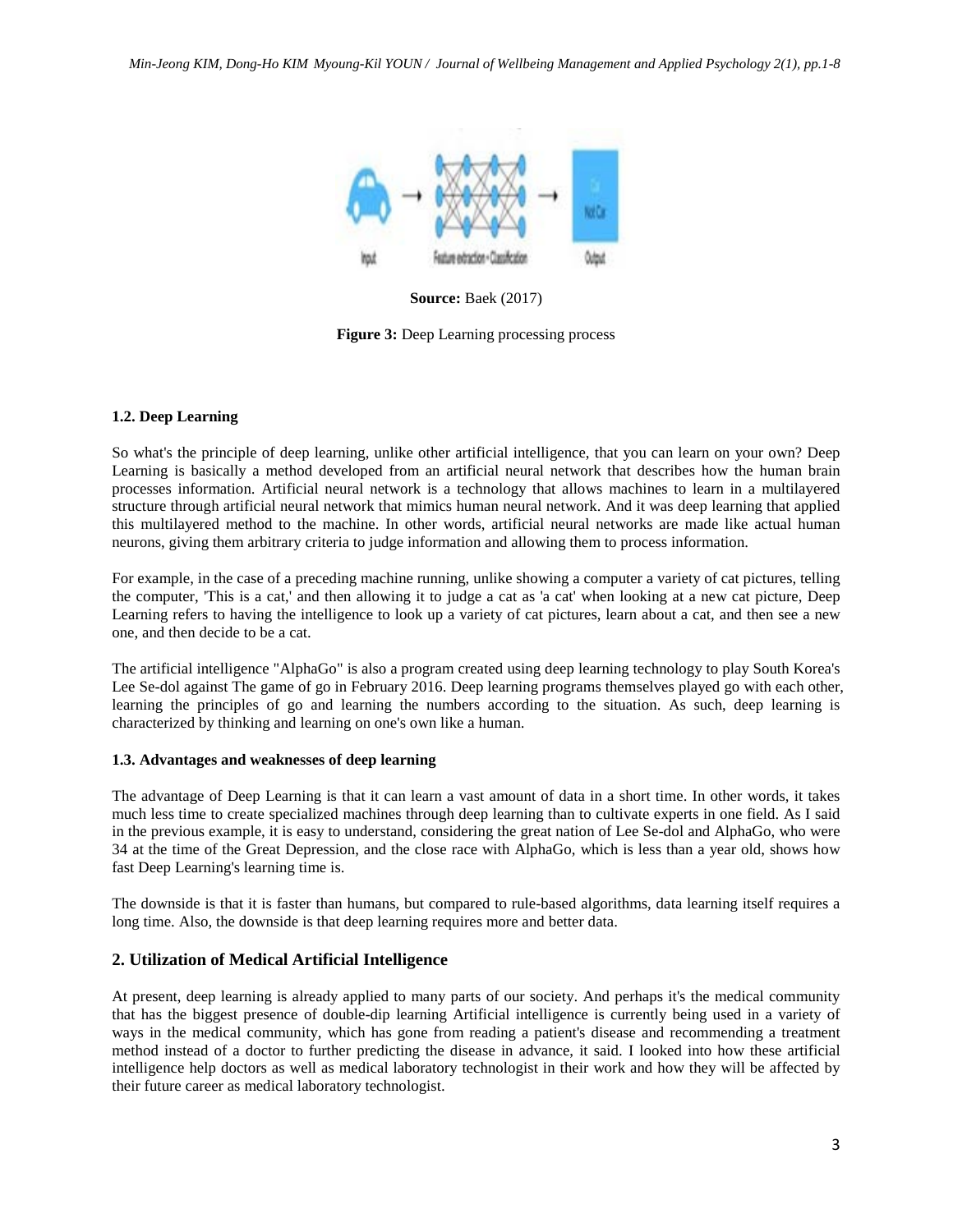### **2.1. Use of Artificial Intelligence in Pathology**

First, it is the use of artificial intelligence in pathology. Artificial intelligence stands out in the pathology department, where clinical pathologists provide directions for treatment before diagnosing it. Pathology is the place where the diagnosis is final and confirmed by analyzing tissue or cell samples taken from patients. What you see in the picture below is a sample of a patient in the actual pathology department.



**Source:** Own

**Figure 4:** Peripheral hypertrophy of the uterus



**Source:** Own

**Figure 5:** lactobacill



**Source: Dxline (2019)** 

**Figure 6:** A benign tumor

As it appears, Medical Laboratory Technologist distinguish between normal and abnormal cells. Then find out what kind of abnormal cells are. After finding out what kind is, determine whether or not a tumor is present by segmenting it and report it to the doctor by determining whether it is malignant or benign, or how serious it is. And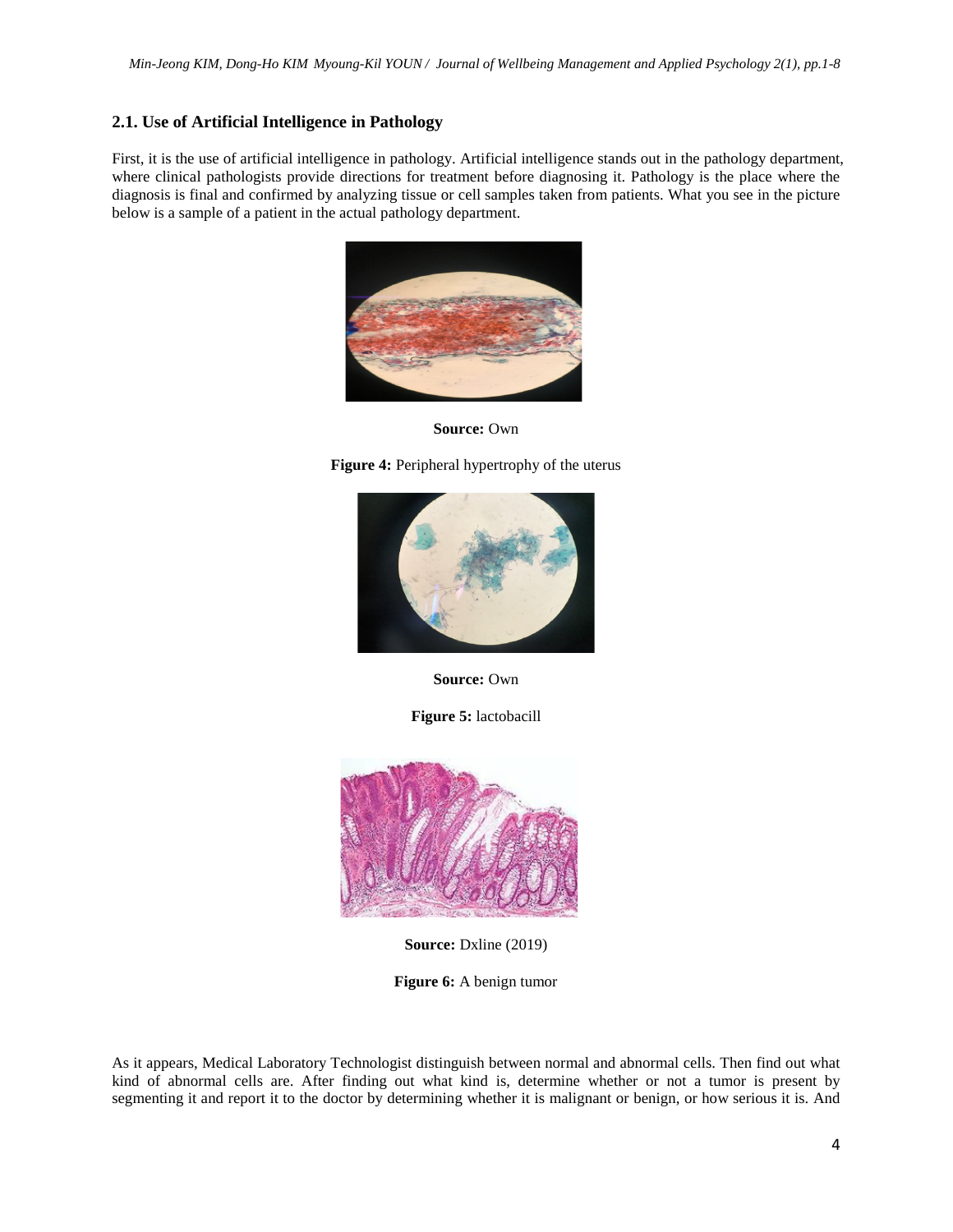the doctor will determine the treatment method based on the clinical pathologist's reading. The Medical Laboratory Technologist conclusion in health care is considered an absolute correct answer. In other words, reading accuracy with pathology is very important because, based on the diagnosis, all care and treatment decisions are made.

But what happens if a Medical Laboratory Technologist makes a wrong judgment and wrong treatment when he does something important? Not all Medical Laboratory Technologist can judge cells and tissues on the spot and report them to the doctor. Among they, only those with a cell pathogen certificate can diagnose and report samples to a doctor. However, studies have shown that because they are human beings, there are errors or inconsistencies in reading in the process of seeing and judging tissue with the eye through a microscope. Also, the discrepancy among they is quite high. So, with the help of artificial intelligence in these areas, too, you will be able to make more accurate diagnoses without making mistakes.

Studies show that when slides of about 100 patient samples are given, artificial intelligence can detect slides with cancer very efficiently. However, it is said to be less accurate than high sensitivity, which means that even if it is not cancer, it may be mistaken for cancer. However, because of its high sensitivity, there has never been a case in which cancer is not considered to be a cancer, so if you work with a human Medical Laboratory Technologist, it is expected that the two will have tremendous synergy because they have different strengths in different areas. For example, artificial intelligence can first read a large number of slides to select a possible cancer and even select a candidate location for that slide. Based on these findings, further readings by human Medical Laboratory Technologist and physicians will then be able to read a large amount of information and provide more accurate treatment in a short period of time

And a good example of artificial intelligence that can be used in pathology departments was Google's Pathology Artificial Intelligence, which announced an artificial intelligence pathology microscope using augmented reality technology at its annual academic conference in 2018. Movies like "Iron Man" show a screen that overlaps various information about enemy and enemy weapons into the main character's field of vision in real time, using augmented reality technology to make artificial intelligence a natural "without changing existing processes" when reading pathologic tissue using an optical microscope.



**Source:** Choi (2018)

**Figure 7:** Artificial intelligence pathology microscopy using augmented reality announced by Google

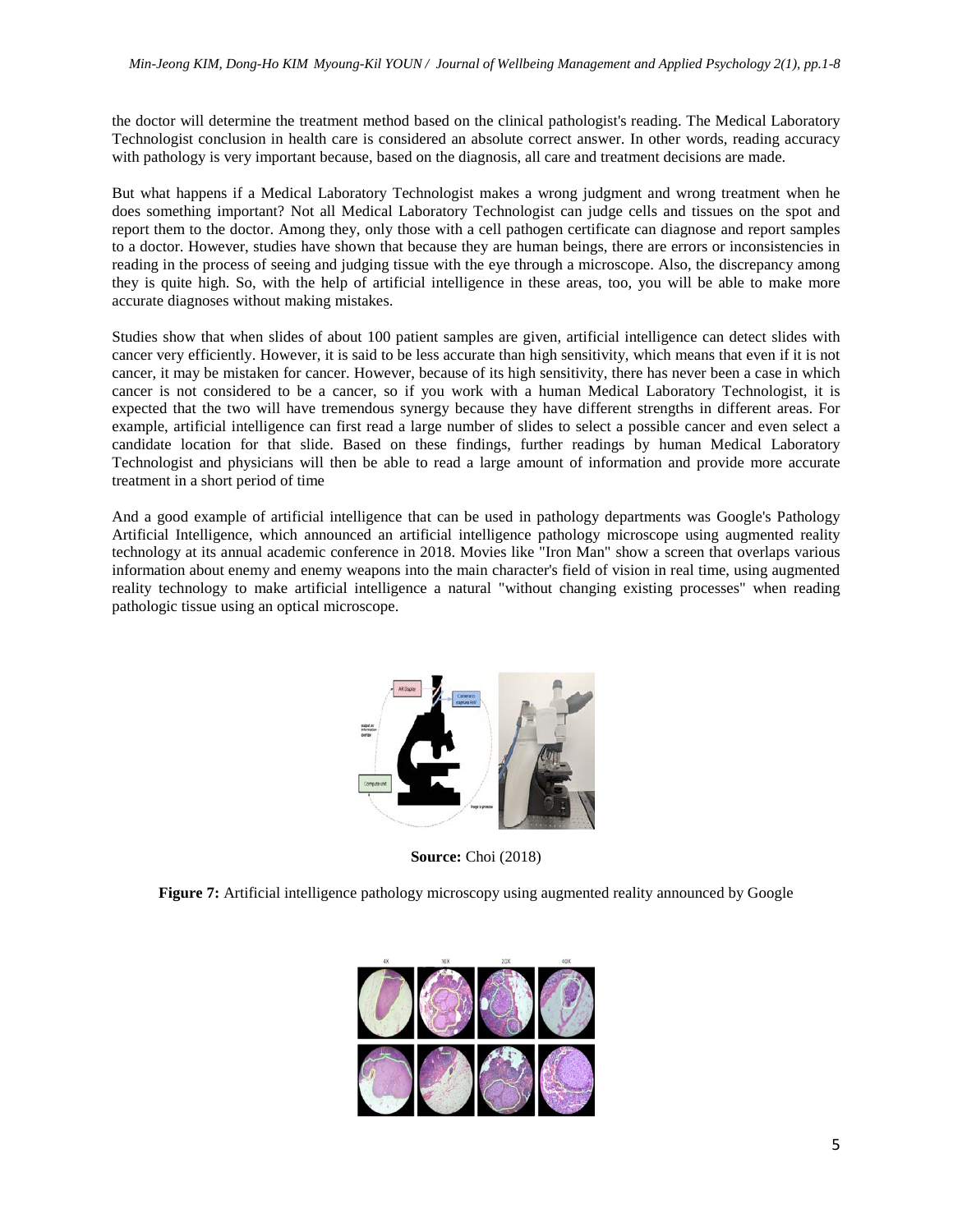#### **Source:** Choi (2018)

**Figure 8:** High cancer potentials shown by augmented reality microscopes.

When Medical Laboratory Technologist look at pathology tissue under existing optical microscopes, the pathological tissue that enters its field of vision is analyzed quickly with deep learning, showing the areas most likely to be cancer in near real time overlapped with contours, Heat map, arrows, and text. In particular, the results are updated with 10 frames per second, so the reader shows the results almost in real time, with no gastrointestinal effects, even when moving the slide position or changing the magnification of the lens.

Until now, cells and tissues should have been observed by adjusting the magnification of the microscope, but augmented reality microscopes show real-time areas where there is a high probability of cancer in the reader's field of vision without a cumbersome process. Using these technologies will greatly reduce the barriers to accepting artificial intelligence in many ways in the Medical Laboratory Technologist's existing reading process In addition, they can look at the microscope as they usually do without special education, making it easier and more accurate.

The study only demonstrated information about the location of suspected cancer sites, but says more diverse information could be sent to optical microscopes in the future.

For example, cancer can vary in size, location of similar dividing cells and total number of cells, and quantitative analysis of bio markers such as progesterone receptors or P53s and CD8. Therefore, if these functions are implemented in an augmented reality microscope, it is thought that they will be easy to adopt in the field and will be more useful, as they will allow Medical Laboratory Technologist to reduce work to do or prevent mistakes, rather than just melt naturally into the reading process. In addition, if tissue needs to be read during surgery, or if rapid reading is required, such as reading fluorescence samples, the use of these microscopes will have tremendous timesaving effects. Thus, for such medical artificial intelligence to be widely used in the field of care, it is necessary to consider medical staff not only in this way, but also in terms of ease of use and user experience.

## **2.2. The Application of Artificial Intelligence in Diagnosis and Testing**

#### **2.2.1. The Application of Artificial Intelligence in the Physiological Laboratory**

The second is the use of artificial intelligence in physiological parts. In menstrual parts, clinical pathologists mainly work to measure the electrocardiogram, echocardiogram and brain wave of patients, with the use of artificial intelligence being the most prominent in dual electrocardiograms, it said. An electrocardiogram is a graphic recording of the potential associated with the heartbeat on the body's surface, and besides the standard 12-lead electrocardiogram, there are also motor load ECGs and ECGs during activities. ECGs are typically most commonly used in diagnosing arrhythmia and coronary heart disease.

An arrhythmia is known to be caused by an irregular heartbeat and 80 percent of sudden cardiac deaths caused by sudden cardiac arrest. One of the biggest causes of this fatal ventricular arrhythmia is the ventricular hypertrophy, in which the heart develops abnormally fast. Therefore, it is certain that more patients will be able to survive if the ECG not only diagnoses these ventricular hypertrophy but also predicts it beforehand.

And in 2017, researchers at Seoul Asan Medical Center said they have learned data from 52 patients and 52 normal patients who had ventricular hypertrophy on an artificial neural network to develop artificial intelligence that can predict ventricular tachycardia an hour earlier. However, since it is not yet widely used, it will be of great help in predicting and preventing people's ventricular hypertrophy if it is developed and made available in real life as well.

So how can artificial intelligence collaborate with Medical Laboratory Technologist here? Until now, when the patient comes to the sanitary inspection room, a human Medical Laboratory Technologist attached the ECG machine and directly viewed and interpreted the data to infer the disease from an abnormal ECG graph and reported the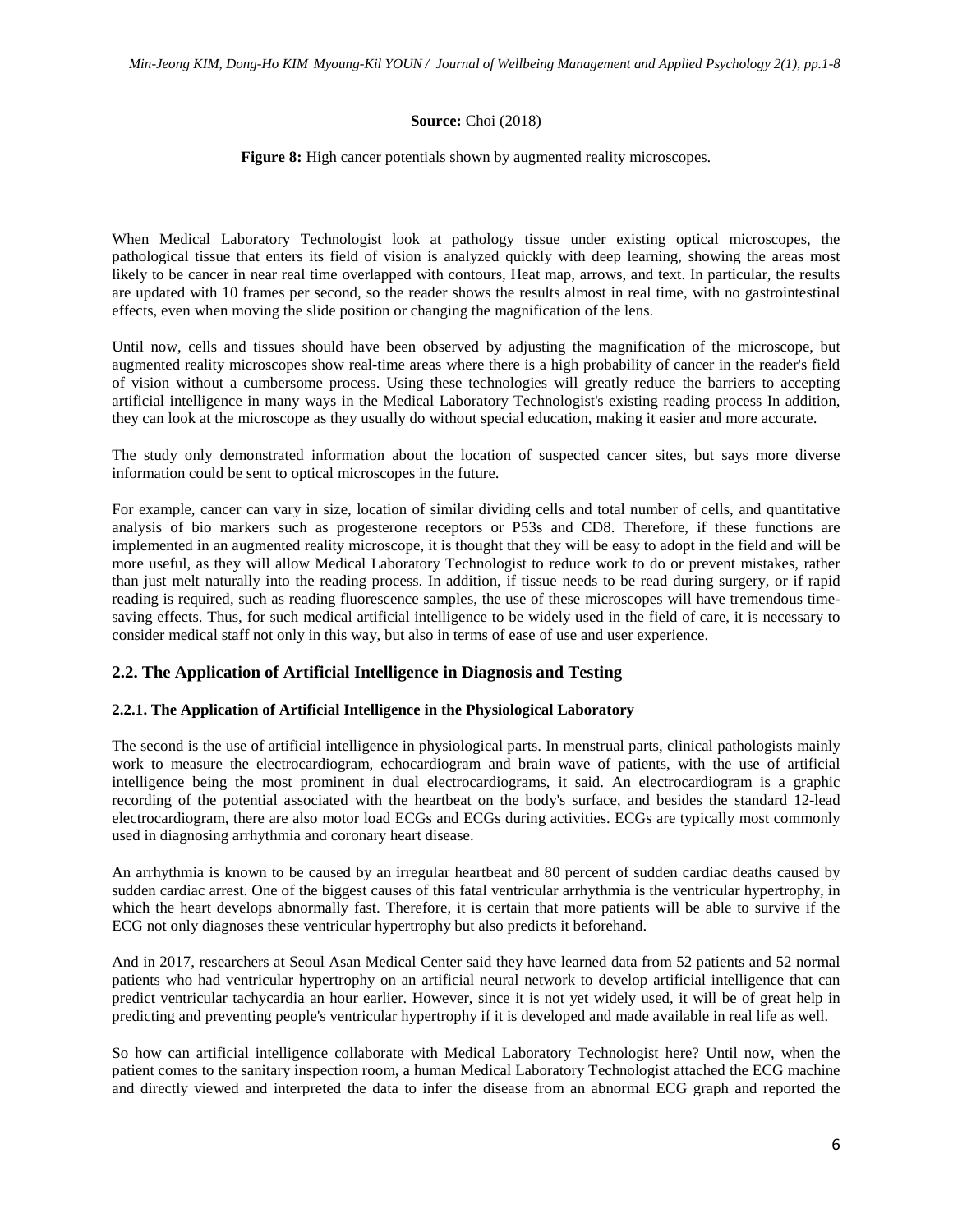disease to the doctor with a report However, if we collaborate with artificial intelligence, they can only attach an ECG machine in a proper location, and interpret it more accurately by artificial intelligence, not by human beings.

Also, to predict the above mentioned ventricular hypertrophy, we now had to attach a portable ECG machine called a 24-hour Holter to the body and write down what the patient did every hour, whether he ate or exercised, or climbed the stairs, so that internal clinicians could compare the ECG test sheets with the patient's written data and find out what caused the problem when the ECG came out.



**Source**: Naver (2019)

#### **Figure 9:** 24hour holter

However, looking at every ECG log recorded every second, minute and hour for 24 hours will surely make mistakes. And this is directly linked to the life of the patient. Thus, if a 24-hour Holter and Artificial Intelligence were to be combined, the Medical Laboratory Technologist would not have to make it cumbersome to compare the examination papers with the patient's records, but instead, artificial intelligence would analyze them to determine the abnormalities and their causes based on more accurate data than humans.

#### **2.2.2. The Application of Artificial Intelligence in the Blood Laboratory**

In blood parts, Medical Laboratory Technologist conduct blood tests and peripheral blood plasma tests to find out what a patient's disease is. Blood test is a test for checking the abnormalities of blood by taking peripheral blood and measuring the number of blood cells such as white blood cells, pigments, and platelets, and peripheral blood plasma test refers to a test method for thin spreading peripheral blood on a glass slide and observing it by dyeing and microscopy. The shape and number distribution of each blood cell are then determined and used to diagnose leukaemia.

The number of red blood cells, white blood cells, and platelets is measured first after the blood collected for blood testing. At this point, the ratio of red blood cells: platelets: white blood cells is 500:30:1, so the blood cells are measured to match this rate. (The Medical Laboratory Technologis must also take into account the type and normal range of white blood cells) but it is impossible for humans to count all hundreds or thousands of blood cells within a plate. Therefore, measure the approximate number by dividing the plate into quarters and multiplying by 4. And by simply counting the number of blood cells and determining whether the number of red blood cells, white blood cells, or platelets is within normal range, or if the number of white blood cells is excessive, we can predict the disease. During these blood tests, humans count blood cells with their eyes, count with their left hand, press the machine button and adjust the microscope with their right hand. This process is very easy to make mistakes. Therefore, when performing this procedure, a trained Medical Laboratory Technologist first checks the blood cells through a microscope and secondly a professional doctor comes to check the blood cells. Thus, if artificial intelligence is introduced into the blood part, this simple but long-lasting task will be able to be performed more accurately by artificial intelligence, not by human Medical Laboratory Technologist and doctors.

The following is the use of artificial intelligence in peripheral blood paint tests. Unlike the aforementioned blood tests, Medical Laboratory Technologist can detect abnormal blood cells through peripheral blood plasma tests and identify leukemia or various red blood cell-related diseases. And this process also requires us to distinguish between